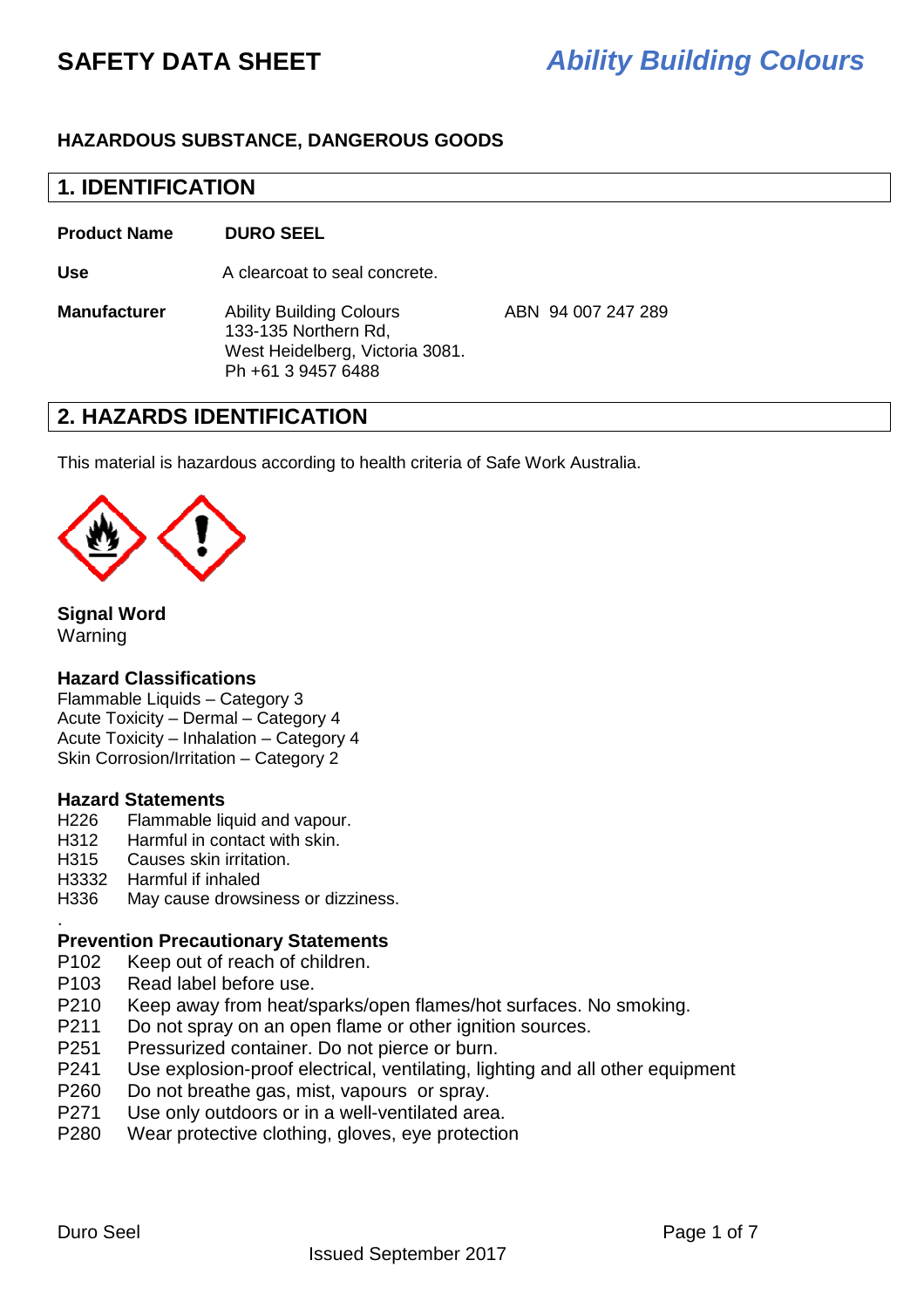### **Response Precautionary Statements**

P303+P361+P353 IF ON SKIN (or hair): Remove/Take off immediately all contaminated clothing. Rinse skin with water/shower.

P304+P340 IF INHALED: Remove victim to fresh air and keep at rest in a position comfortable for breathing.

P305+P351+P338 IF IN EYES: Rinse cautiously with water for several minutes. Remove contact lenses, if present and easy to do. Continue rinsing.

P337+P313 If eye irritation persists get medical advise.

P331 Do NOT induce vomiting.

#### **Storage Precautionary Statements**

P403+P233 Store in a well-ventilated place. Keep container tightly closed. P405 Store locked up.

#### **Disposal Precautionary Statement**

P501 Dispose of contents/container in accordance with local, regional, national and international regulations.

### **Poison Schedule** S6

#### **DANGEROUS GOOD CLASSIFICATION**

Classified as Dangerous Goods by the criteria of the "Australian Code for the Transport of Dangerous Goods by Road and Rail

**Class** 3

# **3. COMPOSITION / INFORMATION ON INGREDIENTS**

| <b>Chemical Entity</b>                     | CAS NO     | <b>PROPORTION</b> |
|--------------------------------------------|------------|-------------------|
| <b>White Spirits</b>                       | 8052-41-3  | $10 - 30\%$       |
| <b>Mineral Turpentine</b>                  | 64742-82-1 | $10 - 30\%$       |
| Xylene                                     | 1330-20-7  | $10 - 30\%$       |
| Ingredients determined to be non hazardous |            | <b>Balance</b>    |

# **4. FIRST AID MEASURES**

If poisoning occurs, contact a doctor or Poisons Information Centre (Phone 131126)

#### **Inhalation**

Remove victim from exposure. Remove contaminated clothing and loosen remaining clothing. Allow patient to assume most comfortable position and keep warm. Keep at rest until fully recovered. Seek medical advice if effects persist

#### **Eye contact**

If in eyes, hold eyelids apart and rinse the eyes continuously with running water. Remove contact lenses if present and easy to do. Continue rinsing for several minutes until all contaminants are washed out completely. If eye irritation persists seek medical advice or attention.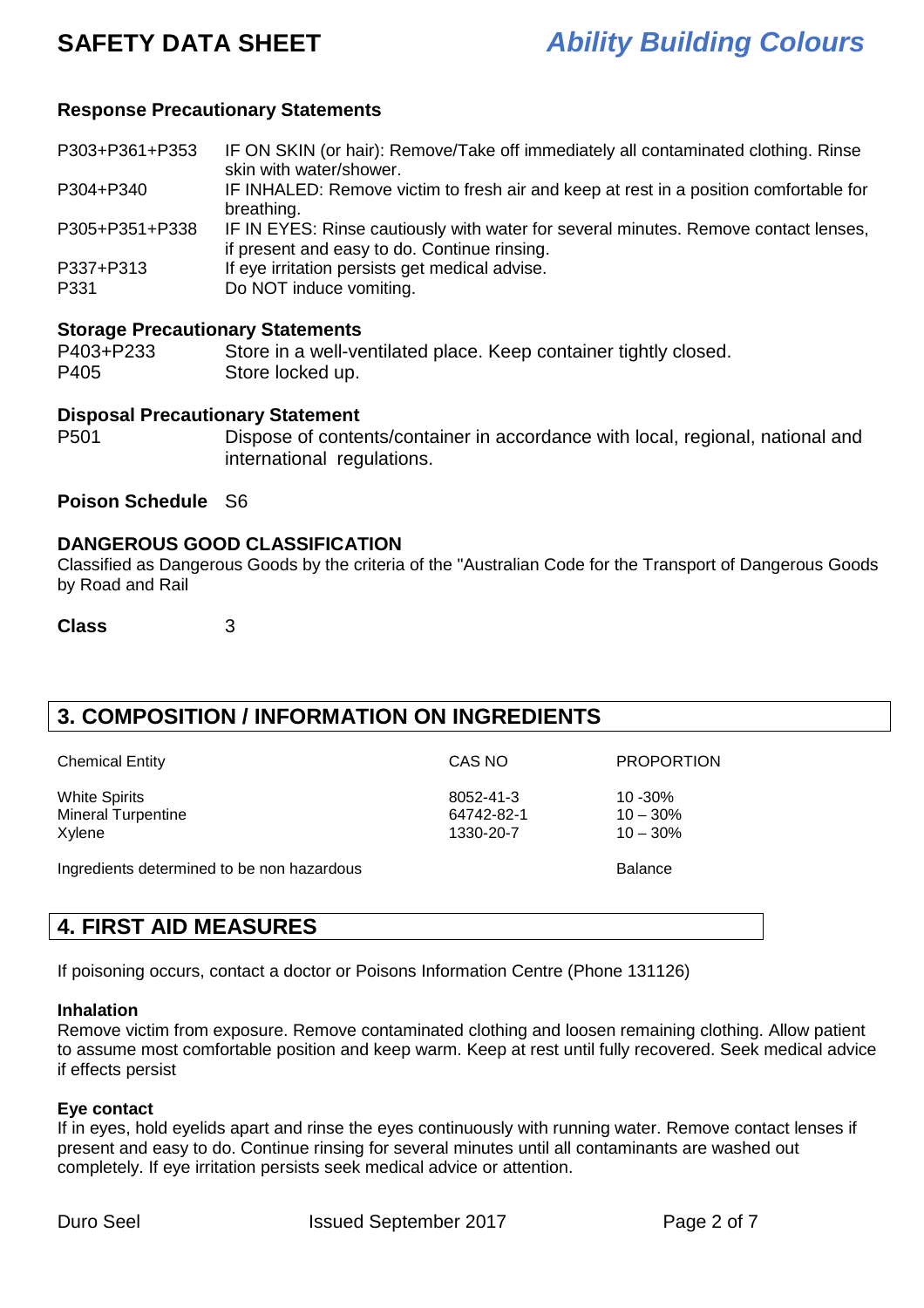#### **Skin contact.**

For gross contamination, immediately drench with water and remove clothing. Continue to flush skin and hair with plenty of water (and soap if material is insoluble). If skin irritation occurs seek medical advice or attention.

#### **Ingestion**

If swallowed rinse mouth. Do NOT induce vomiting. Seek medical advice.

#### **Inhalation**

Remove victim from exposure. Remove contaminated clothing and loosen remaining clothing. Allow patient to assume most comfortable position and keep warm. Keep at rest until fully recovered. Seek medical advice if effects persist.

#### **Advise to First Aiders**

Be aware of the material(s) involved, and wear protective equipment if there is a risk of inhalation or skin and eye contamination.

#### **Advice to Doctor**

Treat according to symptoms.

# **5. FIRE FIGHTING MEASURES**

### **Hazchem Code 3Y**

#### **Suitable extinguishing Media**

Alcohol resistant foam is the preferred fire-fighting medium. If material is involved in a fire use alcohol resistant foam, standard foam or dry agent (carbon dioxide, dry chemical powder).

#### **Specific Hazards**

Flammable liquid. May form flammable vapour mixtures with air. Flameproof equipment necessary in area where this product is being used. Nearby equipment must be earthed. Electrical requirements for work area should be assessed according to AS3000. Vapour may travel a considerable distance to source of ignition and flash back. Avoid all ignition sources. All potential sources of ignition (open flames, pilot lights, furnaces, spark producing switches and electrical equipment etc.) must be eliminated both in and near the work area. Do NOT smoke.

#### **Fire fighting further advice**

If safe to do so, remove containers from path of fire. Keep containers cool with water spray. On burning may emit toxic fumes. Fire fighters to wear self-contained breathing apparatus and suitable protective clothing if risk of exposure to vapour or products of combustion.

# **6. ACCIDENTAL RELEASE MEASURES**

#### **Small Spills**

Wear protective equipment to prevent skin and eye contamination. Wipe up with absorbent rags or paper towels. Allow absorbent to dry before disposing with normal household garbage.

#### **Large Spills**

Shut off all possible sources of ignition. Clear area of all unprotected personnel. Prevent further leakage or spillage if safe to do so. Slippery when spilt. Avoid accidents, clean up immediately. Wear protective equipment to prevent skin and eye contamination and the inhalation of vapours. Work up wind or increase ventilation. Contain - prevent run off into drains and waterways. Use absorbent (soil, sand or other inert material). Use a spark free shovel. Collect and seal in

Duro Seel **Issued September 2017** Page 3 of 7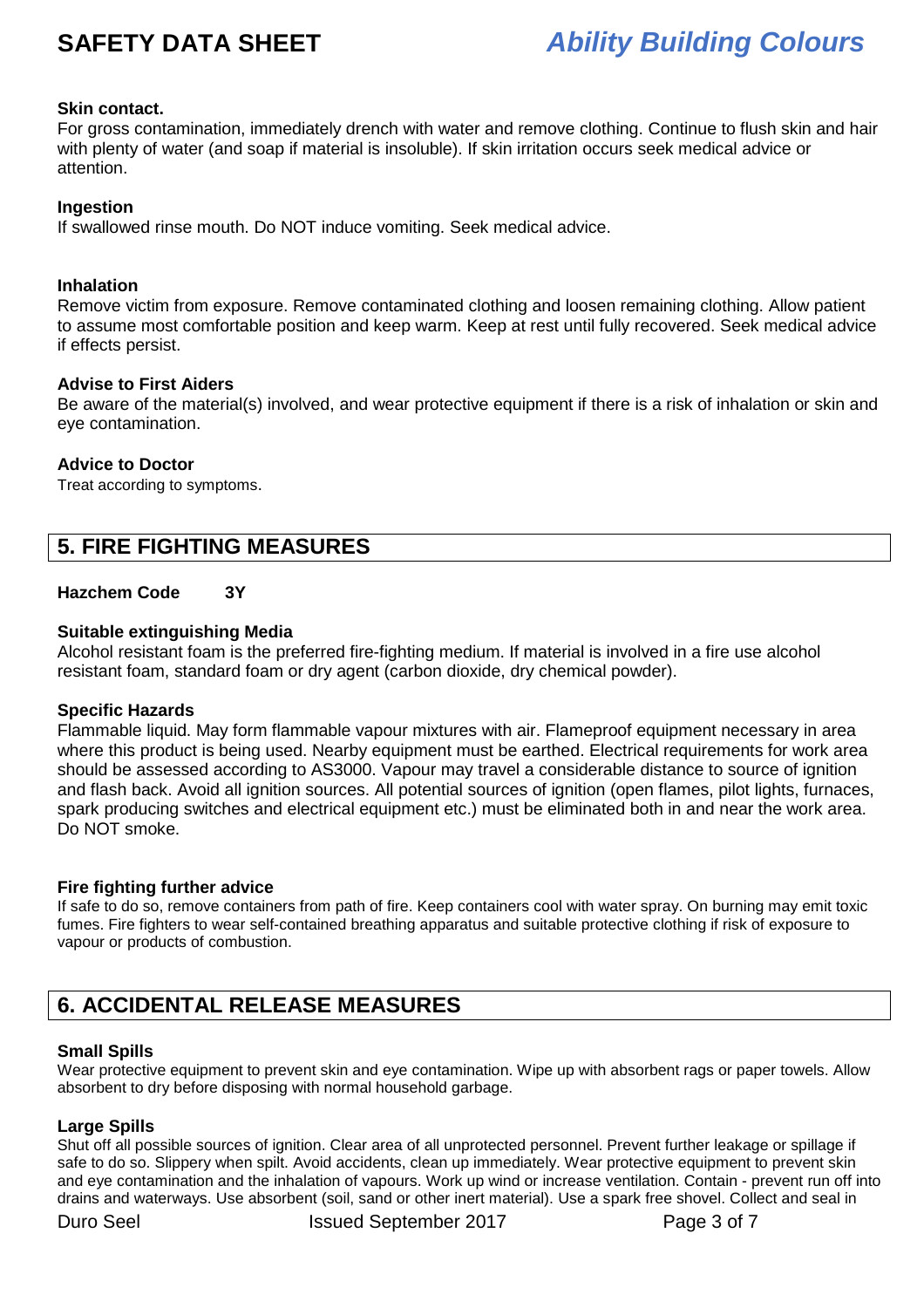properly labelled containers or drums for disposal. If contamination of sewers or waterways has occurred advise local emergency services. .

#### **Dangerous Goods Initial Response Guide No: 14**

# **7. HANDLING AND STORAGE**

#### **Safe Handling**

Avoid skin and eye contact.to prevent contamination.

#### **Safe Storage**

Store in a cool, dry, well-ventilated place and out of direct sunlight. Store away from incompatible materials described in Section 10. Keep containers closed when not in use. Check regularly for leaks. This material is described as a Dangerous Good Class 3 Flammable Liquid as per the criteria of the Australian Dangerous Goods Code and must be stored in accordance with the relevant regulations. This material is a Scheduled Poison S5 and must be stored, maintained and used in accordance with the relevant regulations.

# **8. EXPOSURE CONTROLS AND PERSONAL PROTECTION**

#### **National Exposure Standards**

There is no exposure standard available for this product however for

| <b>Chemical Entity</b> |                          | TWA<br><b>STEL</b> |     | Carcinogen Category      |                          |
|------------------------|--------------------------|--------------------|-----|--------------------------|--------------------------|
|                        | Ppm                      | mg/m3              | ppm | mq/m3                    |                          |
| Mineral turpentine     | $\overline{\phantom{0}}$ | 480                |     | -                        | $\overline{\phantom{0}}$ |
| <b>White Spirits</b>   | $\overline{\phantom{a}}$ | 790                | -   | $\overline{\phantom{0}}$ | $\overline{\phantom{0}}$ |
| Xylene                 | 80                       | 350                | 150 | 150                      |                          |

As published by Work Safe Australia

TWA – The time-weighted average airborne concentration over an eight-hour working day, for a five-day working week over an entire working life.

STEL (Short Term Exposure Limit) – the average airborne concentration over a 15- minute period, which should not be exceeded at any time during a normal eight-hour workday

These Exposure Standards are guides to be used in the control of occupational health hazards. All atmospheric contamination should be kept to as low a level as is workable. These exposure standards should not be used as fine dividing lines between safe and dangerous concentrations of chemicals. They are not a measure of relative toxicity**.** 

If directions for use are followed, exposure of individuals using the product should not exceed the above standard. The standard was created for workers who are routinely, potentially exposed during product manufacture

#### **Engineering Controls**

Ensure ventilation is adequate and that air concentrations are controlled below quoted Workplace Exposure Standards. Keep containers closed when not in use..

#### **Biological Limit Values**

No biological limit allocated

#### **Personal Protection Equipment**

Overalls, Safety Shoes, Safety Glasses, Gloves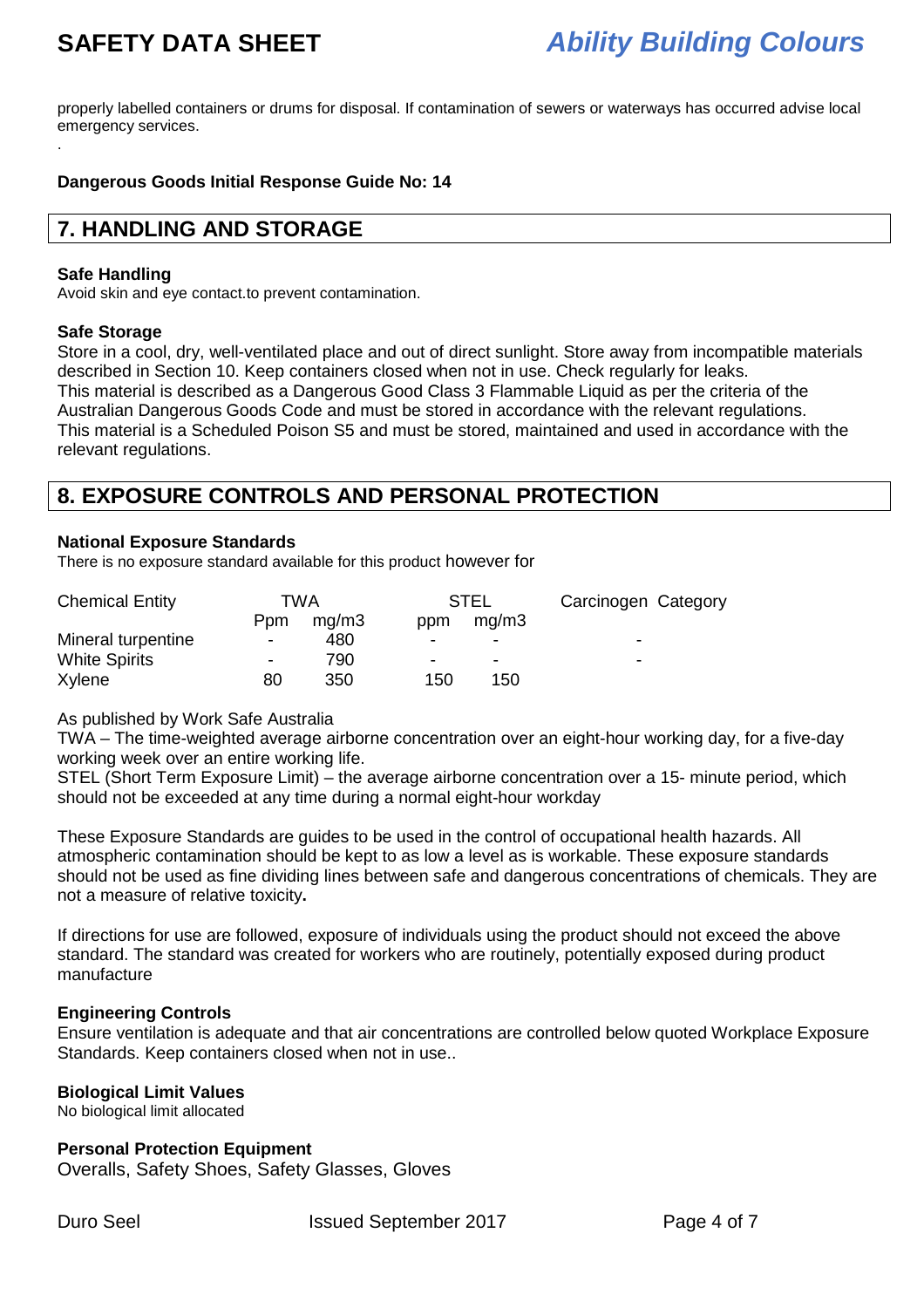Wear overalls, safety glasses and impervious gloves. Use with adequate ventilation. If inhalation risk exists wear organic vapour/particulate respirator meeting the requirements of AS/NZS 1715 and AS/NZS 1716. Available information suggests that gloves made from nitrile rubber should be suitable for intermittent contact. However, due to variations in glove construction and local conditions, the user should make a final assessment

#### **Hygiene Measures**

Always wash hands before eating, drinking, smoking or using the toilet.

# **9. PHYSICAL AND CHEMICAL PROPERTIES**

Appearance **Clear liquid Solubility Insoluble in water Specific Gravity** 0.90 **Relative Vapour Density(air=1)** >1 **Vapour Pressure (20 C)** Not Available **Flash Point (°C)** >23 **Flammability Limits(%)** Not Available **Autoignition temperature Not Available Melting Point/Range( C)** Not Available **Boiling Point range(°C)** 140 to 200 **Ph** Not applicable **Viscosity** >21 mm²/sec

# **10. STABILITY AND REACTIVITY**

| <b>Reactivity</b>             | No reactivity hazards are known for this material   |
|-------------------------------|-----------------------------------------------------|
| <b>Chemical Stability</b>     | Stable under normal storage and handling conditions |
| <b>Hazardous Reaction</b>     | No known reactions                                  |
| <b>Conditions to avoid</b>    | Elevated temperatures and sources of ignition       |
| <b>Incompatable Materials</b> | <b>Oxidising Agents</b>                             |
|                               |                                                     |

**Hazardous Decomposition Products** Oxides of carbon and nitrogen, smoke and other toxic fumes.

# **11. TOXILOGICAL INFORMATION**

No adverse health effects expected if handled according to this SDS. Symptoms that may arise if mishandled are **Ingestion**  May cause nausea and vomiting. **Eye Contact**  May cause irritation to the eyes. **Skin Contact**  May cause irritation to the skin. **Inhalation**  May cause irritation to mucous membranes and respiratory tract, dizziness, headache and nausea.

**Acute Toxicity / Chronic Toxicity**  No information available

Duro Seel **Issued September 2017** Page 5 of 7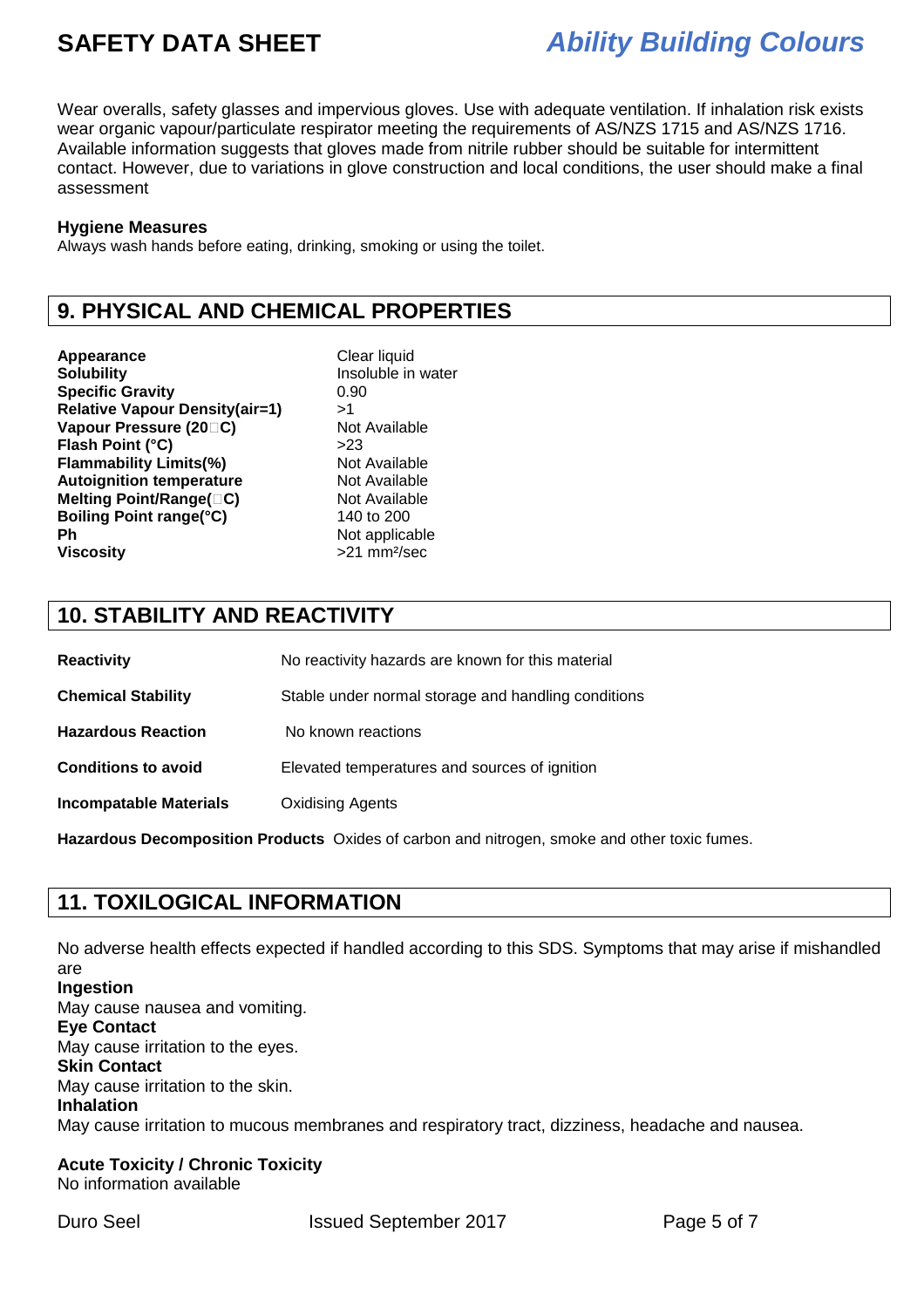# **12. ECOLOGICAL INFORMATION**

Avoid contaminating waterways, drains or sewers.

| Acute aquatic hazard                           | No information available                             |
|------------------------------------------------|------------------------------------------------------|
| Long term aquatic hazard<br><b>Ecotoxicity</b> | No information available<br>No information available |
| <b>Persistence and degradability</b>           | No information available                             |
| <b>Moblity</b>                                 | No information available                             |

## **13. DISPOSAL CONSIDERATIONS**

If possible recycle material and container otherwise dispose in accordance with local, national and international regulations

## **14. TRANSPORT INFORMATION**

#### **ROAD AND RAIL TRANSPORT**

Classified as Dangerous Goods by the criteria of the "Australian Code for the Transport of Dangerous Goods by<br>Road & Rail" and the "New Zealand NZS5433: Transport of Dangerous Goods on Land".

| UN No:                        | 1263 |
|-------------------------------|------|
| <b>Dangerous Goods Class:</b> | 3    |
| <b>Packing Group:</b>         | Ш    |
| <b>Hazchem Code:</b>          | 3Υ   |
|                               |      |

**Proper Shipping Name:** PAINT

**Segregation Dangerous Goods:** Not to be loaded with explosives (Class 1), flammable gases (Class 2.1), if both are in bulk, toxic gases (Class 2.3), spontaneously combustible substances (Class 4.2), oxidising agents (Class 5.1), organic peroxides (Class 5.2), toxic substances (Class 6.1), infectious substances (Class 6.2) or radioactive substances (Class 7). Exemptions may apply.

#### **MARINE TRANSPORT**

Classified as Dangerous Goods by the criteria of the International Maritime Dangerous Goods Code (IMDG Code) for transport by sea.

| UN No:                        | 1263         |
|-------------------------------|--------------|
| <b>Dangerous Goods Class:</b> | 3            |
| <b>Packing Group:</b>         | Ш            |
| <b>Proper Shipping Name:</b>  | <b>PAINT</b> |